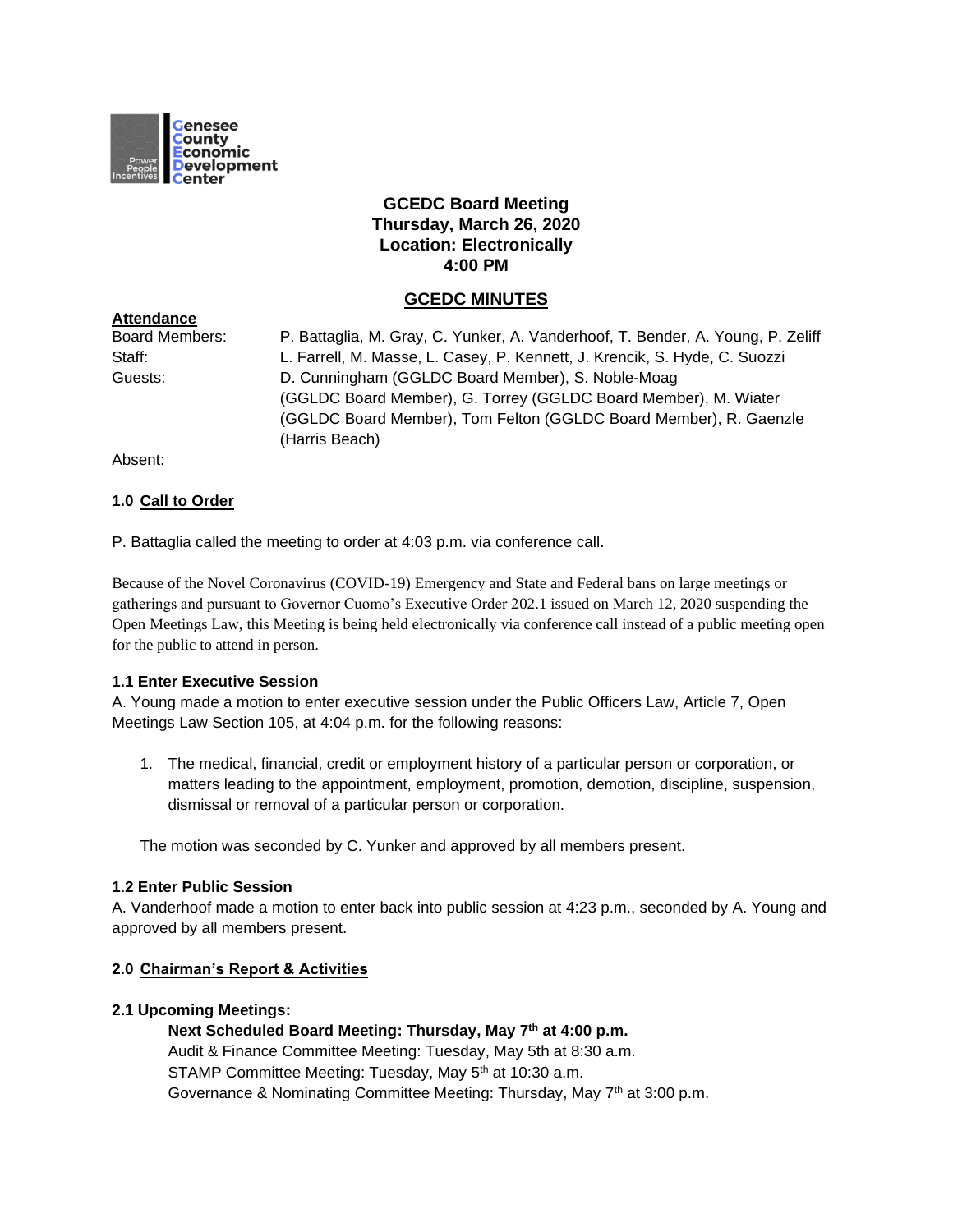**2.2 Agenda Additions / Deletions / Other Business-**

**M. Gray made a motion to switch agenda items 4.0 and 7.0 so that Audit and Finance Committee agenda items are discussed last; the motion was seconded by T. Bender. Roll call resulted as follows:** 

| P. Battaglia - Yes  |            | C. Yunker - | Yes. |
|---------------------|------------|-------------|------|
| T. Bender -         | <b>Yes</b> | P. Zeliff - | Yes. |
| A. Young -          | Yes        | M. Gray -   | Yes. |
| A. Vanderhoof - Yes |            |             |      |

**The item was approved as presented.**

**P. Zeliff made a motion to add "Partner Fee Agreement" as agenda item 6.3; the motion was seconded by C. Yunker. Roll call resulted as follows:** 

| P. Battaglia - Yes  |      | C. Yunker - | Yes. |
|---------------------|------|-------------|------|
| T. Bender -         | Yes. | P. Zeliff - | Yes. |
| A. Young -          | Yes  | M. Gray -   | Yes. |
| A. Vanderhoof - Yes |      |             |      |

**The item was approved as presented.**

**2.3 Minutes: February 27th, 2020**

**P. Zeliff made a motion to approve the February 27, 2020 minutes as presented; the motion was seconded by T. Bender. Roll call resulted as follows:**

| P. Battaglia - Yes  |      | C. Yunker - | Yes. |
|---------------------|------|-------------|------|
| T. Bender -         | Yes. | P. Zeliff - | Yes. |
| A. Young -          | Yes  | M. Gray -   | Yes. |
| A. Vanderhoof - Yes |      |             |      |

**The item was approved as presented.**

#### **3.0 Report of Management**

**3.1 Nothing at this time.**

## **4.0 Employment & Compensation Committee**

**4.1 Nothing at this time.**

**5.0 Governance & Nominating Committee – C. Yunker**

**5.1 Nothing at this time.**

### **6.0 STAMP Committee – P. Zeliff**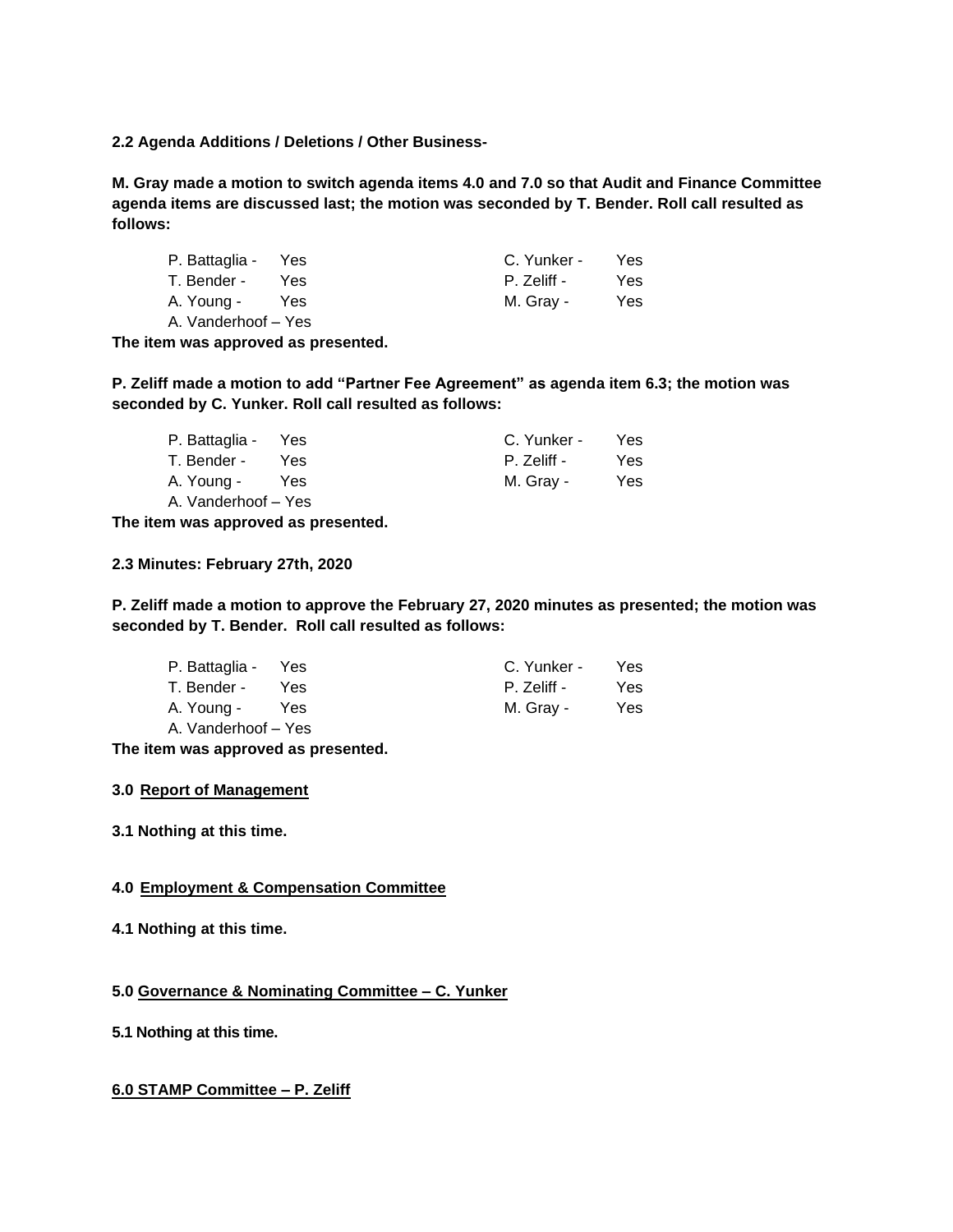**6.1 Award of Contract Phase IV Water – Pembroke Line -** Three bids were received for the STAMP Offsite Water Main Phase IV Project. Morsch Pipeline, Inc submitted the lowest bid (Base Bid B outlined in the Board packet on pages 5 - 6) in the amount of \$2,220,743.00. This is covered under the \$4 million County funds.

This was recommended for approval by the Committee.

**P. Zeliff made a motion to accept the Morsch Pipeline bid for the STAMP Offsite Water Main Phase IV Project; the motion was seconded by M. Gray. Roll call resulted as follows:**

| P. Battaglia - Yes  |            | C. Yunker - | Yes. |
|---------------------|------------|-------------|------|
| T. Bender -         | <b>Yes</b> | P. Zeliff - | Yes. |
| A. Young -          | Yes        | M. Gray -   | Yes. |
| A. Vanderhoof - Yes |            |             |      |

**The item was approved as presented.**

**6.2 Monroe County Water Authority Main Extension Agreement (MCWA)-** MCWA has submitted an agreement for engineering, construction and repair deposit associated with the construction of the transmission main in the Town of Pembroke. MCWA is the retail provider of water in the Town of Pembroke. This contract will only cover work that is completed in the Town of Pembroke.

Fund Commitment: The \$6,911.20 is covered under the \$4 million County funds.

This was recommended for approval by the Committee.

**P. Zeliff made a motion to approve the Monroe County Water Authority Main Extension Agreement as presented; the motion was seconded by P. Battaglia. Roll call resulted as follows:**

| P. Battaglia - Yes  |       | C. Yunker - | Yes  |
|---------------------|-------|-------------|------|
| T. Bender -         | Yes   | P. Zeliff - | Yes. |
| A. Young -          | Yes Y | M. Gray -   | Yes. |
| A. Vanderhoof – Yes |       |             |      |
|                     |       |             |      |

**The item was approved as presented.**

**6.3. Partner Fee Agreement –** Gary Homonai, a Professional Business Development Consultant, would like to enter into an agreement with the GCEDC to market the STAMP site. After reviewing the partner fee agreement, Committee members expressed concern that Gary Homonai could be classified as an employee of the GCEDC as opposed to an independent contractor. The Committee had discussed that the approval and payment of out of pocket expenses, as outlined in the agreement, tends to lean more towards employee status. The Committee requested changes to the language in order to clarify "employee" versus "contractor" status in the agreement.

R. Gaenzle stated that the approval and payment of out of pocket expenses is one of a number of factors when determining employee versus independent contractor. He confirmed that the contract as a whole is defensible as a contract with an independent contractor.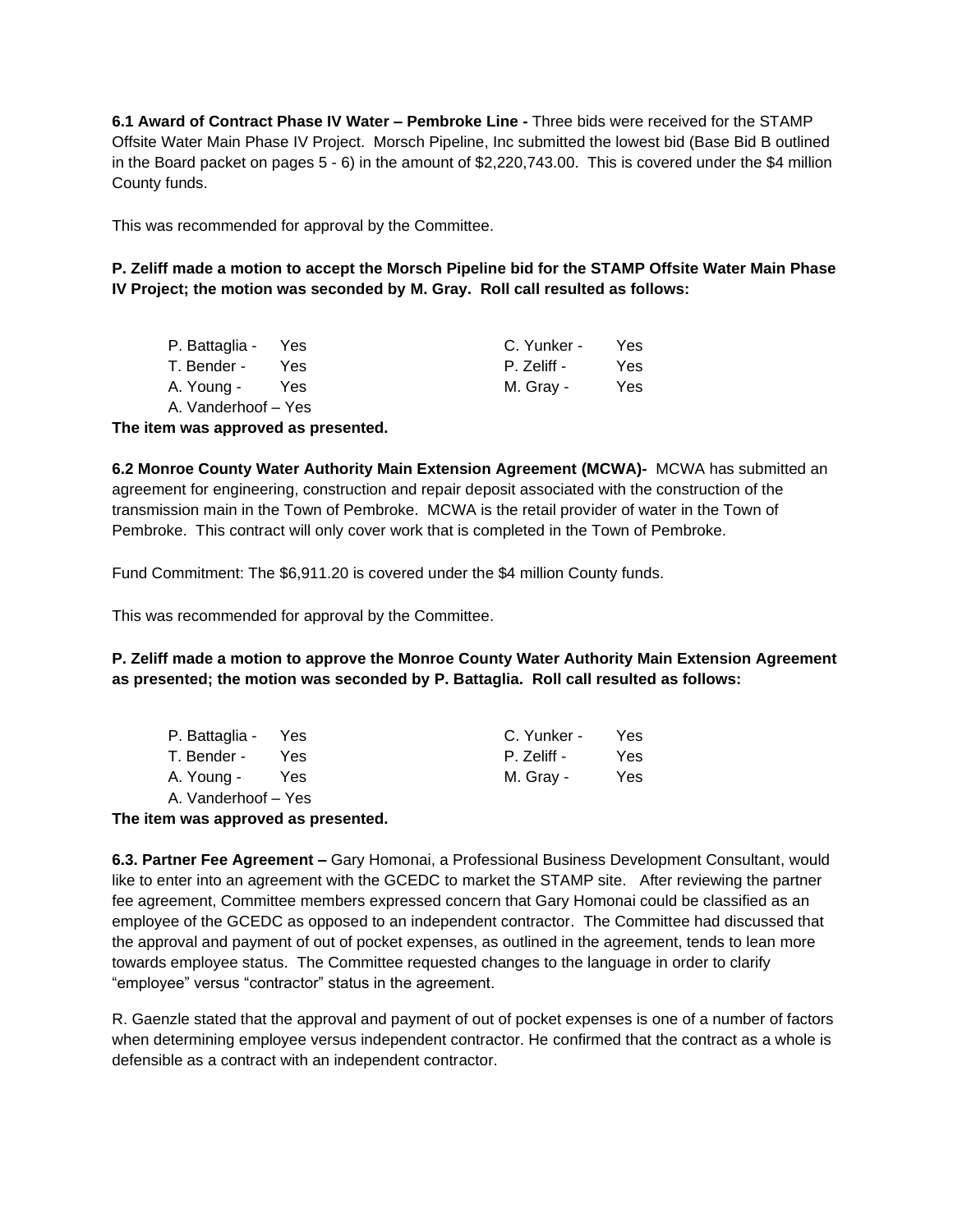**P. Zeliff made a motion to approve the partner fee agreement subject to the change that the GCEDC will approve and pay for travel and related expenses upfront, but these expenses will be subtracted from his partner fee / commission earned; the motion was seconded by C. Yunker. Roll call resulted as follows:**

| P. Battaglia - Yes  |      | C. Yunker - | Yes. |
|---------------------|------|-------------|------|
| T. Bender -         | Yes. | P. Zeliff - | Yes. |
| A. Young -          | Yes  | M. Gray -   | Yes. |
| A. Vanderhoof – Yes |      |             |      |

**The item was approved as presented.**

## **7.0 Audit & Finance Committee**

**7.1 12/31/2019 Audit-** M. Gray shared that David Brownell of Mostert, Manzanero & Scott, LLP reviewed the audit with the committee and answered questions in regard to the audit. L. Farrell stated that the management letter states that no material deficiencies in internal controls were identified during the audit. It is their opinion that the audited financial statements present fairly, in all material respects, the financial position of the GCEDC as of December 31, 2019 in accordance with accounting principles generally accepted in the United States of America.

This was recommended for approval by the Committee.

# **M. Gray made a motion to approve the 12/31/2019 Audit; the motion was seconded by A. Vanderhoof. Roll call resulted as follows:**

| P. Battaglia - Yes  |            | C. Yunker - | Yes. |
|---------------------|------------|-------------|------|
| T. Bender -         | <b>Yes</b> | P. Zeliff - | Yes. |
| A. Young -          | Yes        | M. Gray -   | Yes. |
| A. Vanderhoof – Yes |            |             |      |

## **The item was approved as presented.**

Prior to discussion of agenda item 7.2, M. Gray recused himself and left the conference call. M. Gray stated that he would not participate in the discussion due to a conflict of interest as the co-owner of a company that has a loan with the GGLDC. The Deferral & Extension of Loans topic is on both the EDC and LDC agendas for discussion.

**7.2 Deferral & Extnsion of Loans -** Regarding the current situation regarding COVID-19, the GCEDC should consider a deferment of principal and interest on loans for a six-month period, at which time normal principal and interest payments will resume. The amortization of the loan will be extended by that six-month deferral period.

M. Masse shared the Committee's points of discussion and are outlined below:

- 1. Any company with an existing loan with the GCEDC must request a loan deferment and quantify economic injury due to COVID-19.
- 2. GCEDC staff determines, as requests are received, if the company qualifies for a loan deferment not to exceed 6 months.
- 3. Not openly marketed in the community.